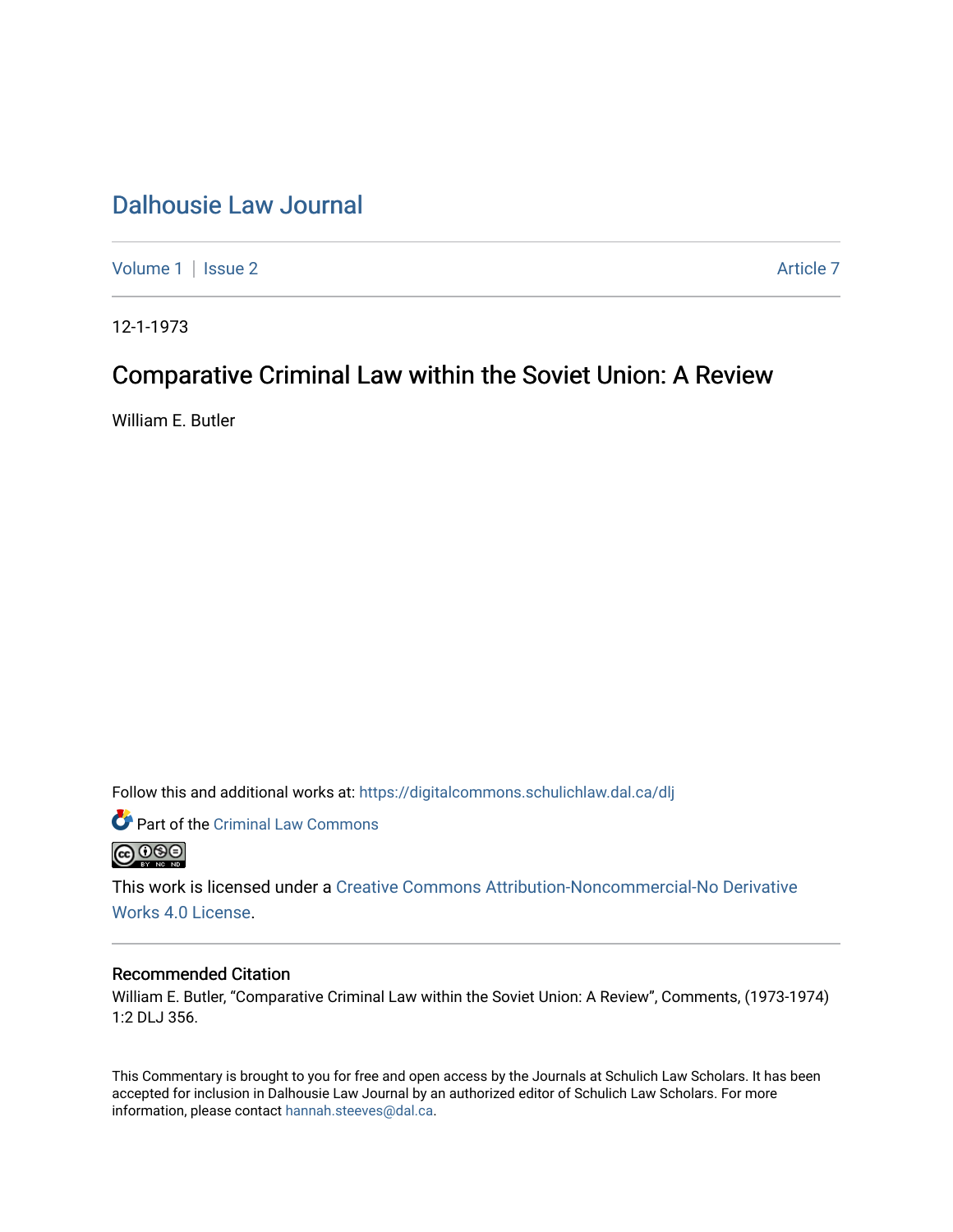## Comparative Criminal Law within the Soviet Union: A Review William E. Butler<sup>\*</sup>

*Ugolovnoe pravo BSSR; chast' osobennaia.* Edited by I. I. Gorelik, M. A. Efimov, and I. S. Tishkevich Minsk: izd-vo "Vysheishaia shkola," 1971. 392 p.

*Ugolovnoe zakonodatel'stvo Ukrainskoi SSR.* Edited by V. V. Stashis and S. I. Tikhenko. Moscow: izd-vo "Iuridicheskaia literatura," 1971. 544 p.

The application of the comparative method to the study of two or more legal systems has led a jaded existence in the Soviet Union, for a variety of reasons. As a technique of inquiry, it has been acceptable only insofar as its utilization conforms to the general methodology of dialectical and historical materialism: "It is wrong to think," a Soviet jurist has argued, "that research procedures make up a series of instruments that, from an ideological and political point of view, are neutral."' Marxist jurists consequently have no sympathy for the view that ''comparison" is some type of "objective" or truly "scientific" method, nor, in common with the overwhelming majority of western comparatists, do they look upon comparative law as an autonomous branch of jurisprudence.

The insistance that "bourgeois" and "socialist" legal systems are intrinsically different and non-comparable "qualities" has placed severe constraints on the kinds of comparative analysis that Soviet jurists may publish.<sup>2</sup> Bourgeois and socialist legal institutions can, of course, always be *contrasted* to

<sup>\*</sup>William **E.** Butler, Reader in Comparative Law, University of London.

<sup>1.</sup> **S.** L. Zivs, "Comparative Research into the Science of State and Law," *Review of Contemporary Law,* XI, no. 2 (1964), p. 147; also see V. E. Krasnianskii, "Elementy sravnitel'no-iuridicheskogo metoda," *Pravovedenie,* no. **3** (1970), pp. 25-31.

<sup>2.</sup> For a recent attempt to transcend this dichotomy and to develop some sub-typologies for the classification of legal systems, see Krasnianskii, "Klassifikatsiia pravovykh sistem," *Pravovedenie,* no. 5 (1969),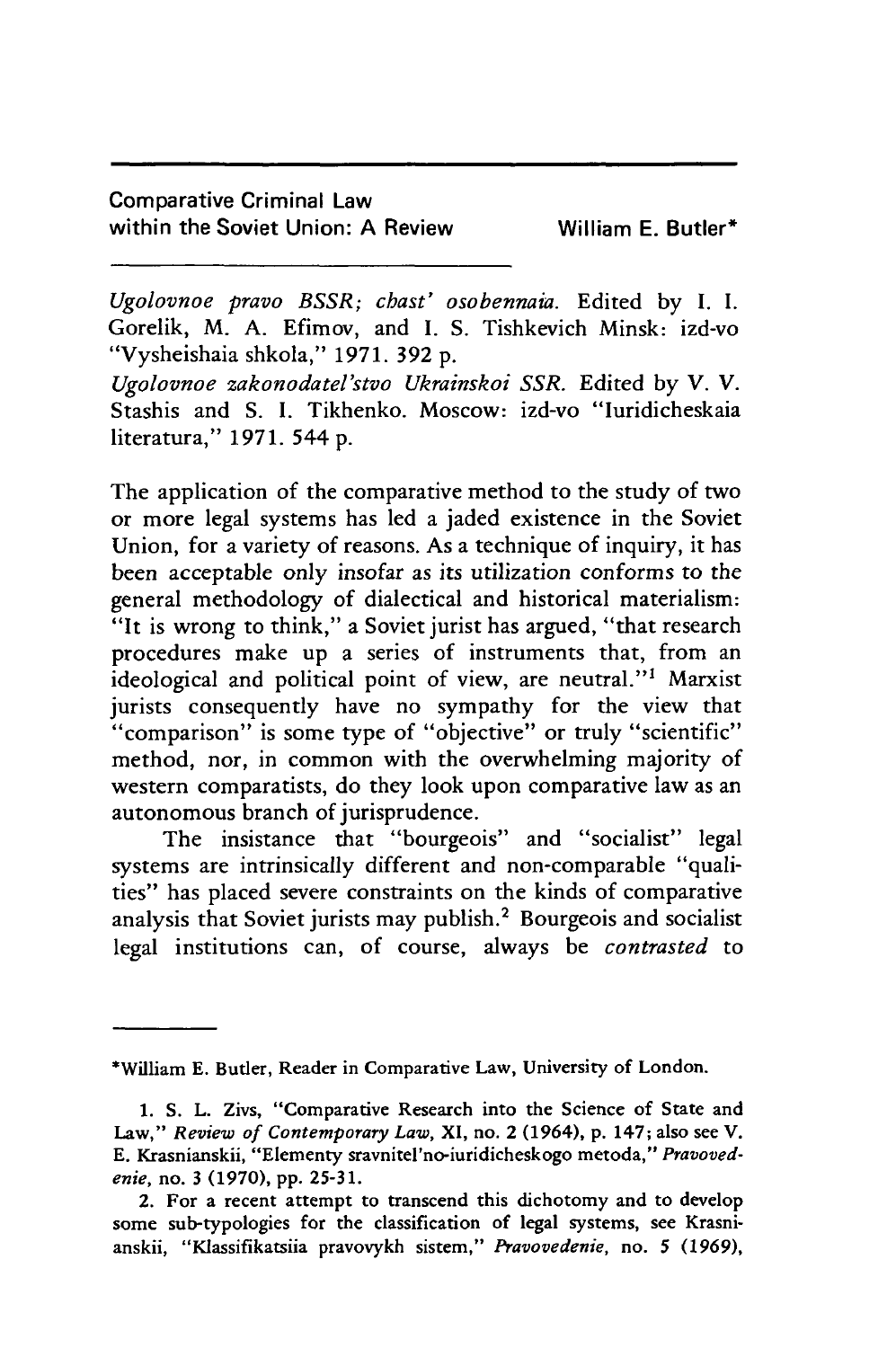demonstrate the superiority of the latter, and there is a sizable literature in Russia of this genre. Moreover, foreign legal systems are studied as independent entitles for the purpose of gathering data on commercial law, currency legislation, maritime law, techniques of classifying and publishing legislation, and so forth. This is "descriptive" comparison with a strong pragmatic orientation; it too has a long tradition in the West. But the notions that bourgeois and socialist legal systems have a great deal to learn from each other, that one can gain insight into one's own legal system through inquiry into the manner in which other systems approach analogous problems, that trans-systemic unification of law might be realizable, or that general theories of legal order might be tested through comparative analysis have not yet been widely accepted in socialist countries.<sup>3</sup>

Conceding, however, that comparisons of legal systems without regard to their class nature may pose difficulties for socialist jurists, one perhaps would have expected analytical comparative studies of socialist legal systems to be welladvanced. Surprisingly, this is not the case. The vast majority of such studies  $\frac{1}{x}$  and there are surprisingly few  $-$  tend to be descriptive in nature and to treat each socialist country separately.<sup>4</sup> Unification of law, to the extent that objective has

**pp.** 41-46. One typology he suggests would classify systems according to levels of sophistication in the systematization of law through codification, consolidation, or incorporation. Under this approach, the People's Republic of China would be relegated to the category of a developing country, since "in the early 1960's the work of the previously established codification commission was wholly terminated." (p. 44)

<sup>3.</sup> For a discussion of how these divergent conceptions of the comparative method have influenced the format of the *International Encyclopedia of Comparative Law,* see J. N. Hazard, "Socialist Law and the International Encyclopedia," *79 Harv. L. Rev.* 278-302 (1965).

<sup>4.</sup> See *Obsbcbestvennye sudy v evropeiskikb sotsialisticbeskikb stranakb* (1968); some recent textbooks avoid this approach. See, for example, L. D. Voevodin, **D.** L. Zlatopol'skii, and N. Ia. Kuprits, *Gosudarstvennoe pravo zarubezbnykb sotsialisticbeskikb stran* (1972). Among recent collective works prepared by jurists from several socialist countries are V. E. Chugunov (ed.), *Ugolovnyi protsess zarubezhnykb sotsialisticbeskikb gosudarstv Evropy* (1967); B. T. Blagojevic *et al., Introduction aux droits socialistes* (1971). On this problem in general, see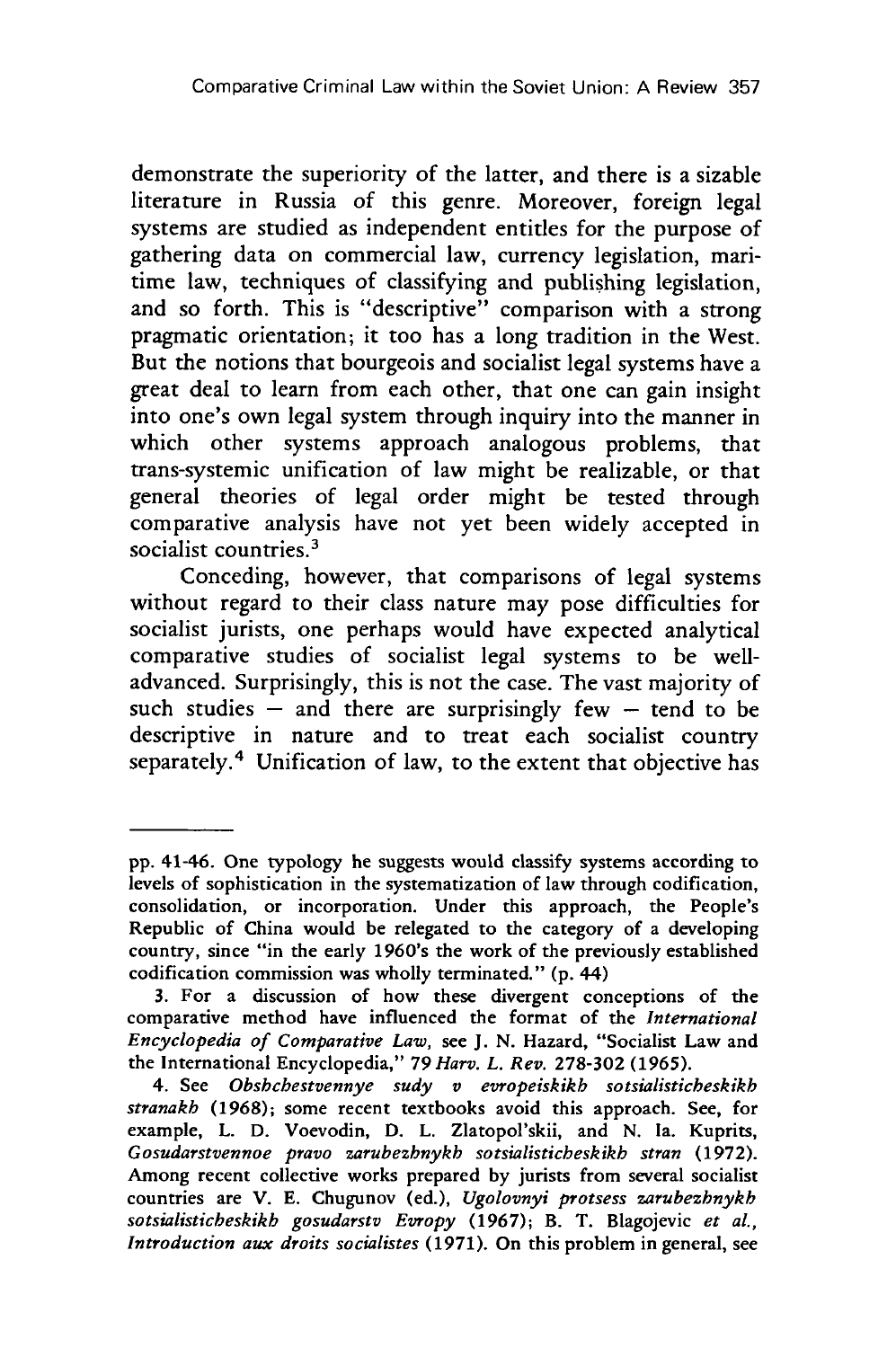been pursued among the socialist countries, has been accomplished primarily through multilateral and bilateral agreements, such as the General Conditions of Delivery for various types of goods and machinery.' Whether the renewed emphasis on economic integration within Eastern Europe will change this pattern remains to be seen. Assuredly the opportunities for comparative inquiries based on empirical research within the socialist bloc are immense.

There are some indications that Soviet jurists are beginning to become more adventurous in their employment of the comparative method. The amount of data published in the USSR about foreign legal system appears to be increasing. Two Soviet international lawyers recently suggested ways in which the comparative method could be used in international legal research.<sup>6</sup> Of greater significance, though, some Soviet lawyers have urged that the comparative method can contribute to the study of domestic law within the USSR."

During the 1920's, there was a substantial body of literature in the USSR analyzing similarities and differences

7. See especially A. A. Tille and G. V. Shvekov, "Primenenie sravnitel'nogo metoda v prepodovanii iuridicheskikh nauk," *Pravovedenie,* no. 5 (1971), pp. 108-114. To buttress their argument, the authors point out that over half the articles in the union republican civil codes contain substantive differences. Only 61 of the 329 articles in the RSFSR Civil Code (1964) coincide with those of the other republics.

The need for comparative study of domestic law was stressed in a number of papers presented to a January 1970 conference on comparative law held at the All-Union Scientific Research Institute of Soviet Legislation. An Uzbek delegate reported that in September 1968 the Institute of Philosophy and Law of the Uzbek Academy of Sciences had established a Sector for the Comparative Study of State and Legal Construction of the Central Asian Republics. See V. D. Novikov, "Ovsuzhdenie problem sravnitel'nogo pravovedeniia," 24 *Ucbenye zapiski VNIISZ* 196-213 (1971); summarized in *Pravovedenie,* no. 4 (1970), pp. 129-130.

A. Kh. Makhnenko, **"0** metode sravnitel'nogo pravovedeniia v issledovanii i prepodovanii gosudarstvennogo prava zarubezhnykh sotsialisticheskikh stran," *Pravovedenie,* no. 1 (1-967).

<sup>5.</sup> The text of the Comecon 1968 General Conditions for the Delivery of Goods is translated by T. W. Hoya and J. B. Quigley, Jr., in 31 *Obio State Law JnI.* 1-51 (1970).

<sup>6.</sup> lu. **A.** Baskin and D. **1.** Fel'dman, *Mezbdunarodnoe pravo; problemy metodologii* 148-158 (1971).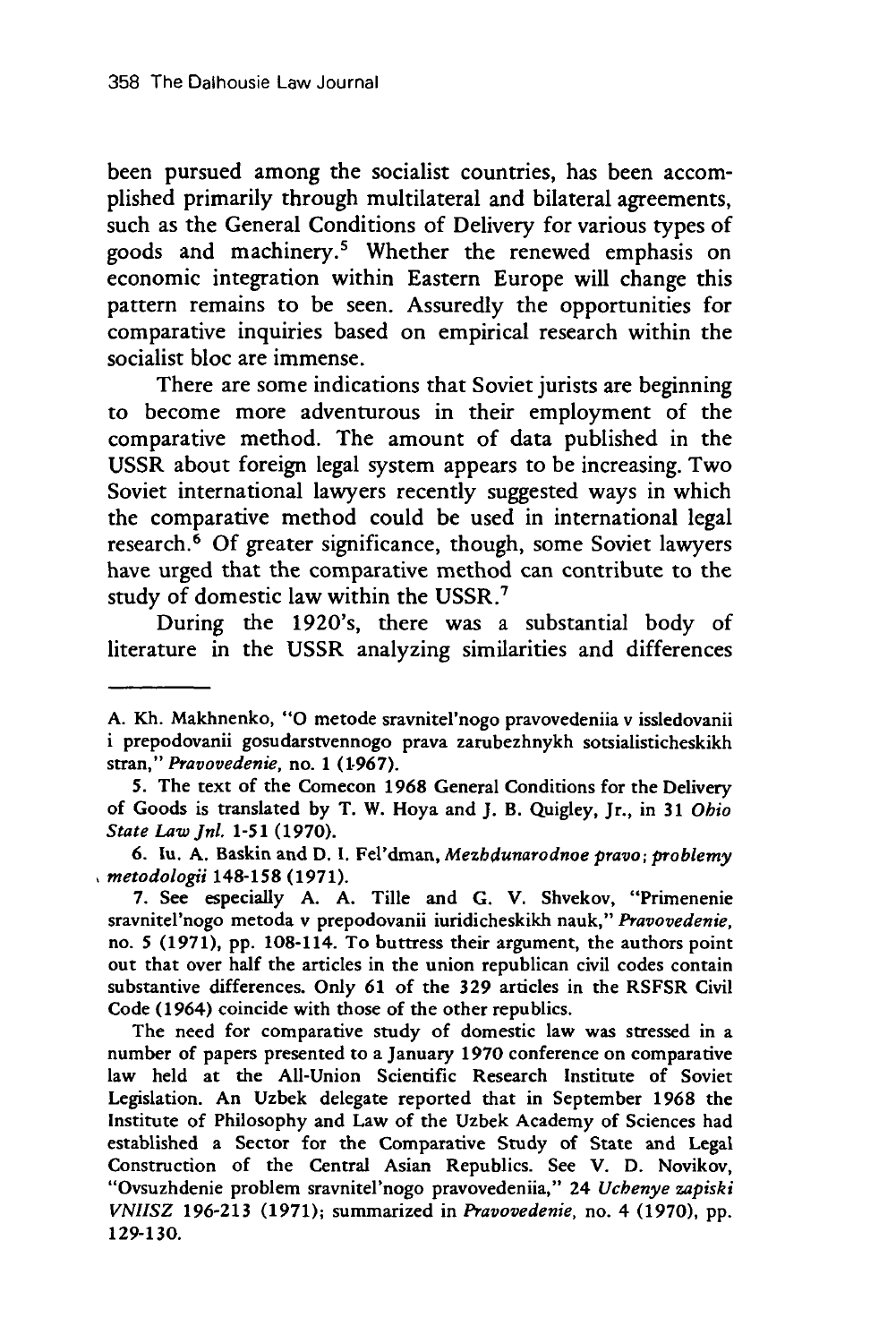among the laws of the constituent republics. This genre of writing gradually disappeared in the 1930's. The codes of the 1920's were amended *de* facto by an enormous corpus of all-union legislation and directives, much of it inaccessible to jurists. It became the practice for authors to focus almost exclusively on all-union and RSFSR legislation in their textbooks and monographs. Indeed, the Constitution of the USSR adopted in 1936 contemplated the enactment of all-union codes that would supersede many of the republican codifications of the 1920's.8

The federal codes never appeared. On February **11, 1957,** the **USSR** Constitution was amended to provide that the central government would henceforth confine itself to laying down fundamental principles of legislation in a particular field, relegating to the union republics the power to enact codes of law appropriate to their circumstances but not inconsistent with the all-union fundamental principles. This reform was and continues to be regarded in Soviet legal media as an expansion of the sovereignty of the union republics. During the past fifteen years, the **USSR** has adopted, successively, Fundamental Principles of Criminal Legislation **(1958),** Criminal Procedure **(1958),** Court Organization **(1958),** Civil Legislation **(1961),** Civel Procedure **(1961),** Land Legislation **(1968),** Marriage and Family Legislation **(1968),** Correctional-Labor Legislation **(1969),** Public Health Legislation **(1969),** Labor Legislation **(1970),** and Water Legislation (1970). <sup>9</sup>

The extent to which the Latvian and Uzbek Union Republics have departed from the model of the largest union republic, the RSFSR, in the domain of criminal law already has been commented upon by western scholars.<sup>10</sup> Within the USSR, each union republic has published its respective criminal

**<sup>8.</sup>** Article 14(u) of the **USSR** Constitution of **1936** relegated to the jurisdiction of all-union agencies of authority and of state administration: "Legislation on court organization and procedure; criminal and civil codes." See *Istoriia sovetskoi konstitutsii (v dokumentakb) 1917-1956* 731 (1957).

<sup>9.</sup> The texts are collected in *Osnovy zakonodatel'stva Soiuza SSR i soiuznykb respublik* (1971).

<sup>10.</sup> See G. Ginsburgs and G. Mason, "Soviet Criminal Law Reform: Centralized Uniformity versus Local Diversification," in G. **0.** W. Mueller (ed.), *Essays in Criminal Science 409-444* (1961), who compare the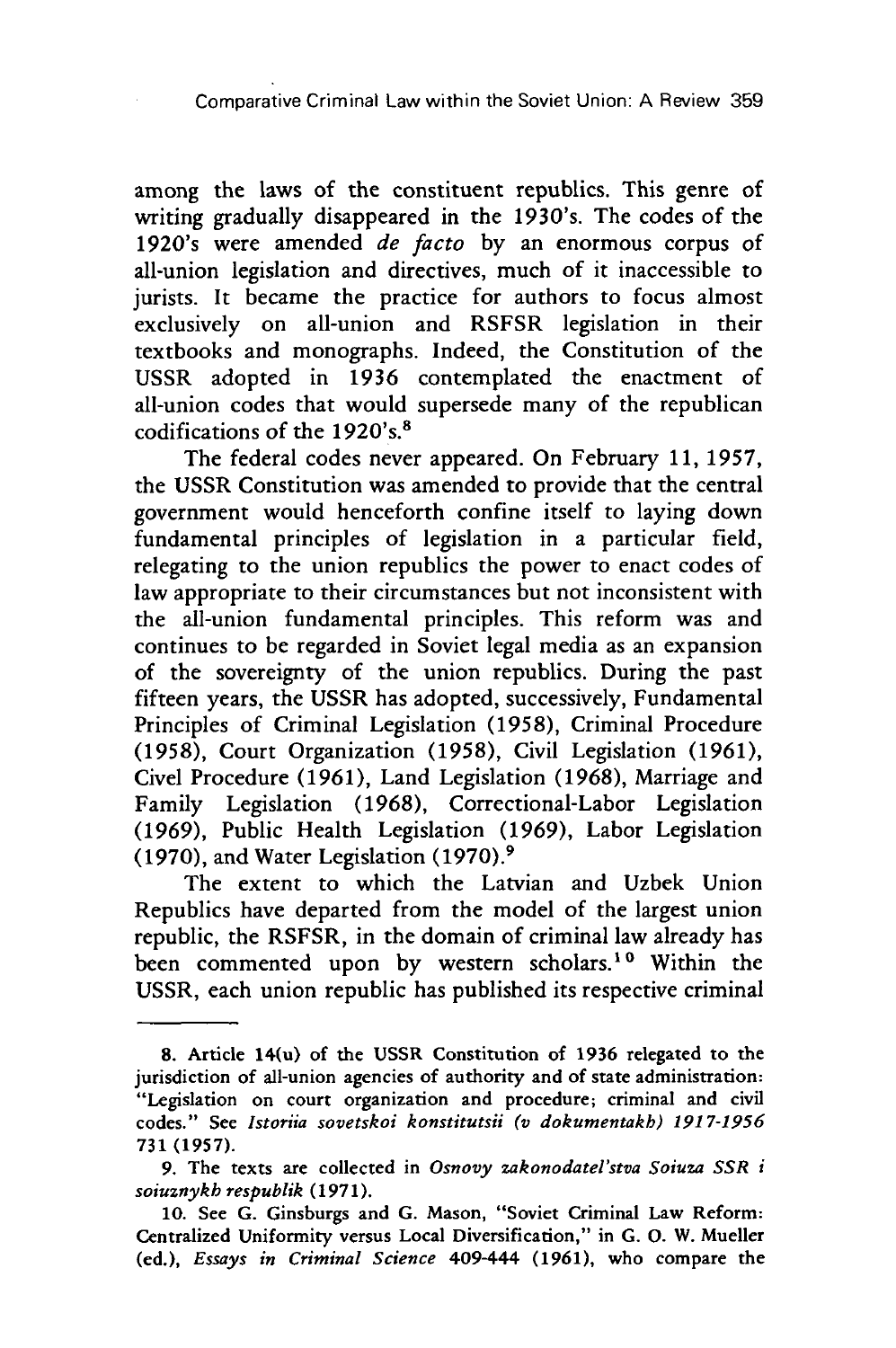code both in the Russian language and the language of the respective republic. Some have issued commentaries on their codes,1 **1** and in 1963 Soviet jurists prepared a collection of essays outlining some of the principal distinctive features to be found in them.12 The texts of all the codes also have been gathered in a special collection, **1<sup>3</sup>**and a comparative index of code articles to accompany it.<sup>14</sup>

The two books under review are a new development in two respects: (1) they are among the first treatises in the Soviet Union to be devoted to the criminal law of a union republic other than the RSFSR that have been published, so far as the reviewer is aware, since the 1920's; (2) they are published in the Russian language, unlike many commentaries to the criminal codes, and therefore are intended to have a broader readership than lawyers in the particular union republic to which they appertain. Indeed, the book on Ukrainian criminal law was published by a Moscow firm, and the authors expressly commend it to readers in other constituent republics.

The differences among union republican legal systems are not of the magnitude of, say, Quebec and Nova Scotia, or England and Scotland, or Louisiana and New York. Nonetheless, as these volumes attest, one's criminal liability or punishment can vary materially depending upon whether the offense is subject to Ukrainian or Belorussian law.

Only the work on Ukrainian law deals with the General Part, which in all of the union republican criminal codes is

RSFSR and Uzbek Criminal Codes of 1926. Z. Zile, "Soviet Federalism in Criminal Law: A Case Study," in **A.** Sprudz and **A.** Rusis (ed.), *Res Baltica* **152-159** (1968), contrasts certain aspects of the RSFSR Criminal Code of 1960 and the Latvian Code of 1961.

<sup>11.</sup> See, for example, M. Mullaev, *Kommentarii ugolovnogo kodeksa Tadzbidskoi SSR* (1969).

<sup>12.</sup> V. **D.** Menshagin, *et al., Osobennosti ugolovnykb kodeksov soiuznykb respublik; sbornik statei* (1963); also see M. P. Karkushin, **"0** nekotorykh voprosakh soomosheniia obshchesoiuznogo i respublikanskogo ugolovnogo zakonodatel'stva," *Sovetskoe gosudarstvo i pravo,* no. 4 (1964), p. **65.**

<sup>13.</sup> See F. I. Kalinychev (ed.), *Ugolovnoe zakonodatel'stvo Soiuza SSR i soiuznykb respublik* (9163).

<sup>14.</sup> T. P. Shurakov (comp.)., *Alfavitno-predmetnyi ukazatel' k sborniku "Ugolovnoe zakonodatel'stvo kodeksov Soiuza SSR i soiuznykb respublik"* (1963).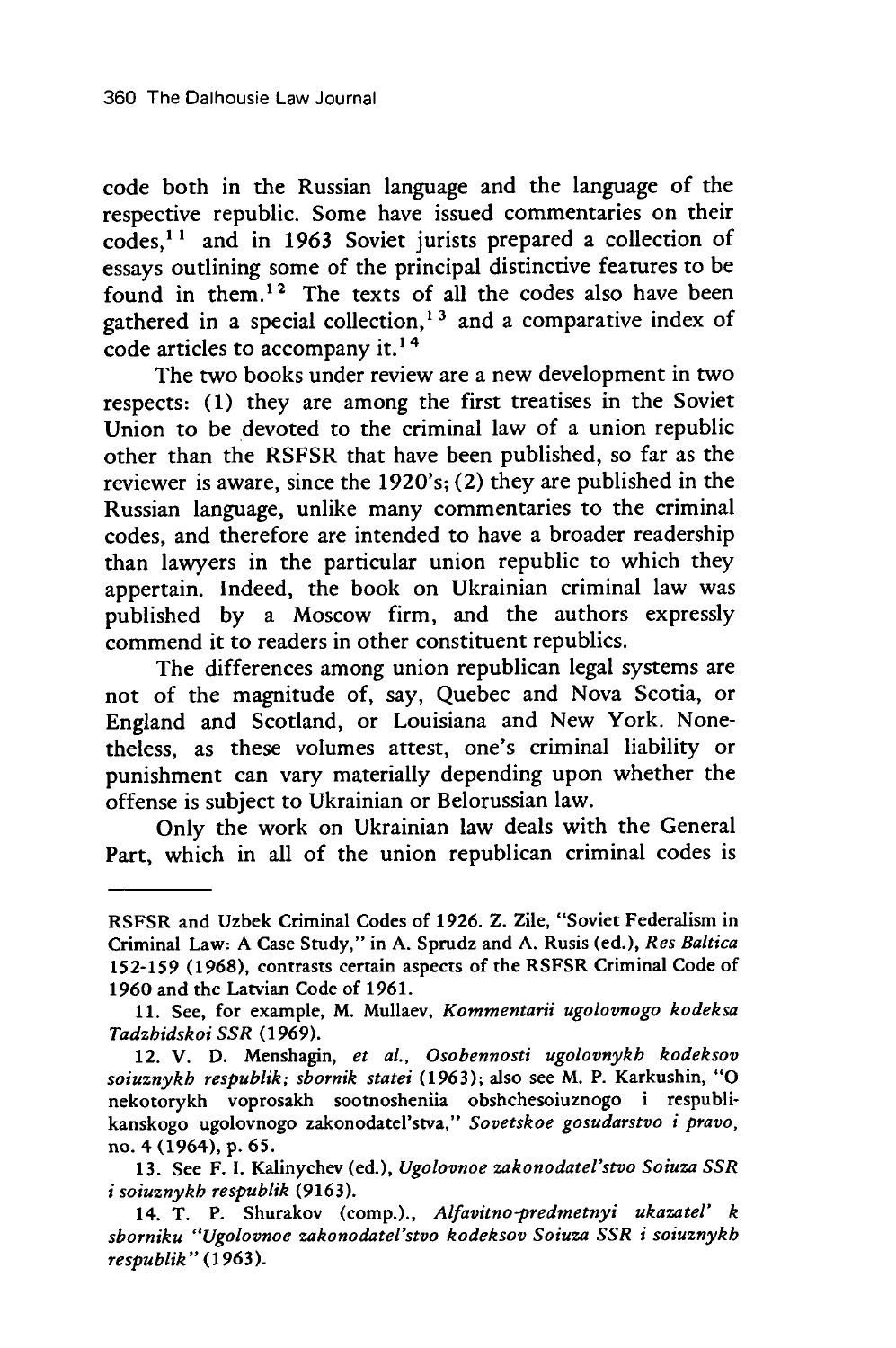essentially a reproduction of the most important provisions of the All-Union Fundamental Principles of Criminal Legislation. There are some peculiarities, though. For example, the list of types of compulsory measures of an educational character laid down in Article 11 of the UkSSR Criminal Code is exhaustive and narrower than that of many other union republics. Excluded are such measures as the duty to apologize to a victim publicly or in another form determined by a court, announcement of a reprimand or severe reprimand, or transference to the supervision of institutions of public or higher education found in the Azerbaidzhan Code, or the duty in prescribed instances to compensate damage caused, as the Belorussion Code stipulates. Ukrainian legislators also refrained, in contrast to their compatriots in the RSFSR,<sup>15</sup> from making express provision with regard to assigning, changing, and terminating the application of compulsory measures of a medical character to mentally ill persons on the ground that this is a procedural matter better treated elsewhere. With regard to compulsory medical measures in respect of alcoholics or drug addicts who have committed crimes, Ukrainian courts may order therapy upon their own initiative, whereas the Belorussian, RSFSR, and several other codes require their courts to have received petitions of certain social organizations before acting.

The Special Part of each code contains far more variations, although all-union legislation imposes uniformity in the domain of crimes against the state, military crimes, bribery, infringement on the life of a policeman, hooliganism and several others. In basic structure the special parts of the Belorussian and Ukrainian codes are alike: each consists of eleven chapters; each places the chapter on crimes against socialist ownership ahead of that on crimes against the person, though many other republics reverse the order, not wishing to appear to be valuing property above human life; each abjures a chapter on crimes constituting survivals of local customs found in the RSFSR code and a chapter on crimes against transport which exists in the Armenian, Kirgiz, and Moldavian codes.

**<sup>15.</sup>** For an English text of the RSFSR Criminal Code and Code of Criminal Procedure, see H. J. Berman and J. W. Spindler (trans.), *Soviet Criminal Law and Procedure: The RSFSR Codes* **(2d** ed.; **1972).**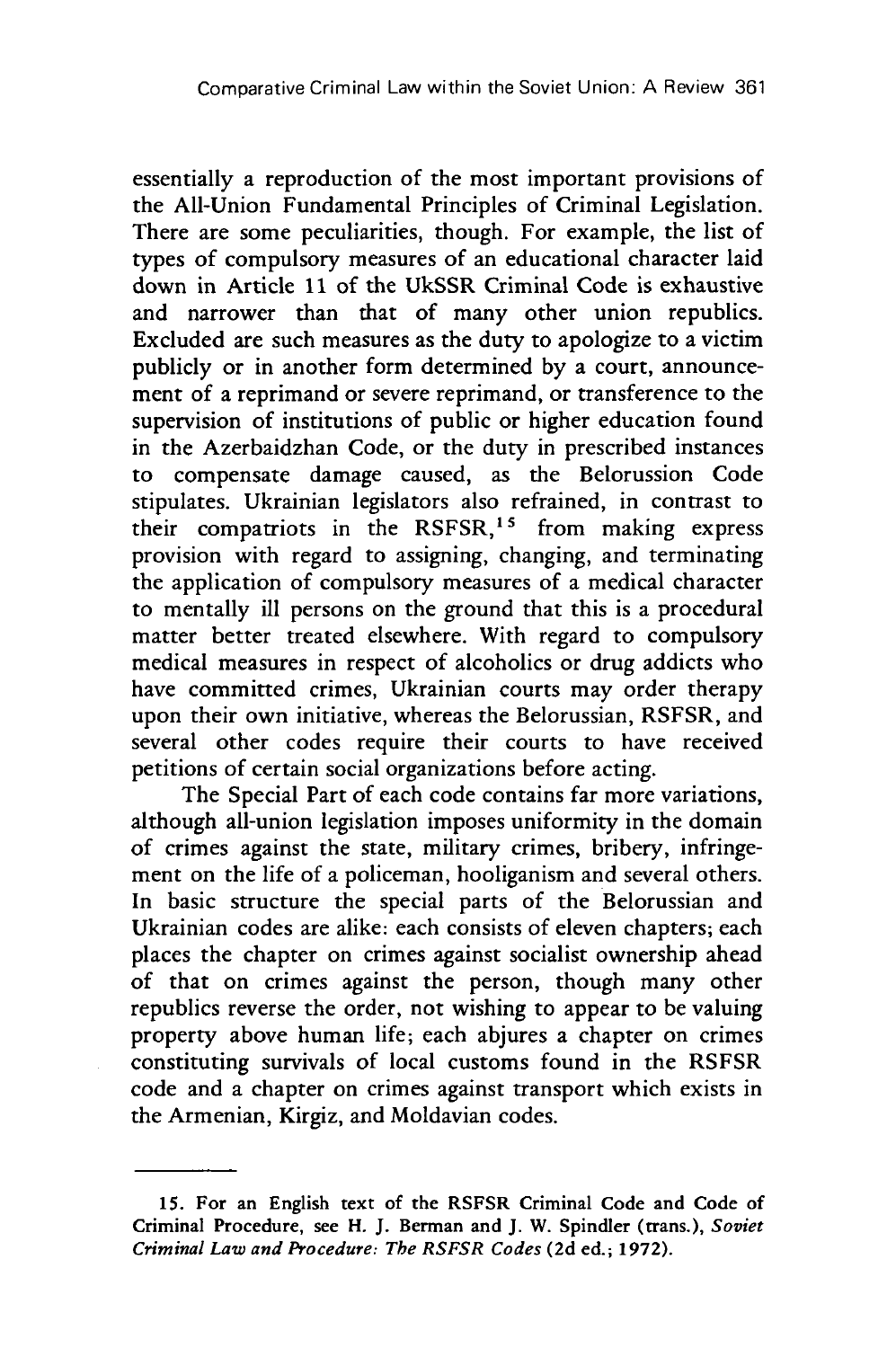*Crimes against the state.* Offenses of this category are discussed in the abstract. No cases or examples of offenses are given (except, in the Belorussian volume, some examples apparently drawn from actual cases are offered of violation of rules of safe movement and operation of transport). The Ukrainian authors reveal (p. 127) in passing that no one has ever been charged in the USSR with the propagandizing of war.

*Crimes against socialist ownership.* Unlike all the other union republican codes except the Uzbek, the Ukrainian code does not establish the offense of extortion of state or social property: "The absence of this norm in legislation of the Ukraine should be explained by the fact that extortion of socialist property has not been encountered for the past two decades in the judicial practice of the Ukrainian SSR" (p. 177). The Belorussian and Ukrainian legislators also departed from their brethren in the RSFSR by omitting "the application of technical means" as a constituent element in the crime of stealing of state or social property committed by theft. They regarded the term as ambiguous and could see no reason for treating an offense committed in this manner as one entailing a higher social danger than the ordinary secret stealing of property: "almost all thefts are performed with the application of one or another 'technical means'" (p 74, BSSR).

*Crimes against the person.* The respective chapters on crimes against the life, health, freedom, and dignity of the person are suggestive of a number of minor differences in social values. Ten union republics, including the Ukraine but not Belorussia, treat the intentional homicide by a mother of her child during or immediately after birth as a separate *corpus delicti* under mitigating circumstances. Psychological stress accompanying pregnancies, especially when undesired or preceded by an earlier difficult pregnancy or birth, is cited as the reason for treating this offense specially. In Belorussia the offense of incitement to suicide does not require, as in the RSFSR, the existence of economic or other dependence of the victim on the guilty person. Compulsion of a woman to undergo an abortion is not a crime in Belorussia, although it can be considered in a comrades' court. The Ukrainian code does punish this offense if the abortion was in fact performed; the Belorussian authors (p. 135) believe the Ukrainian view is ''more correct."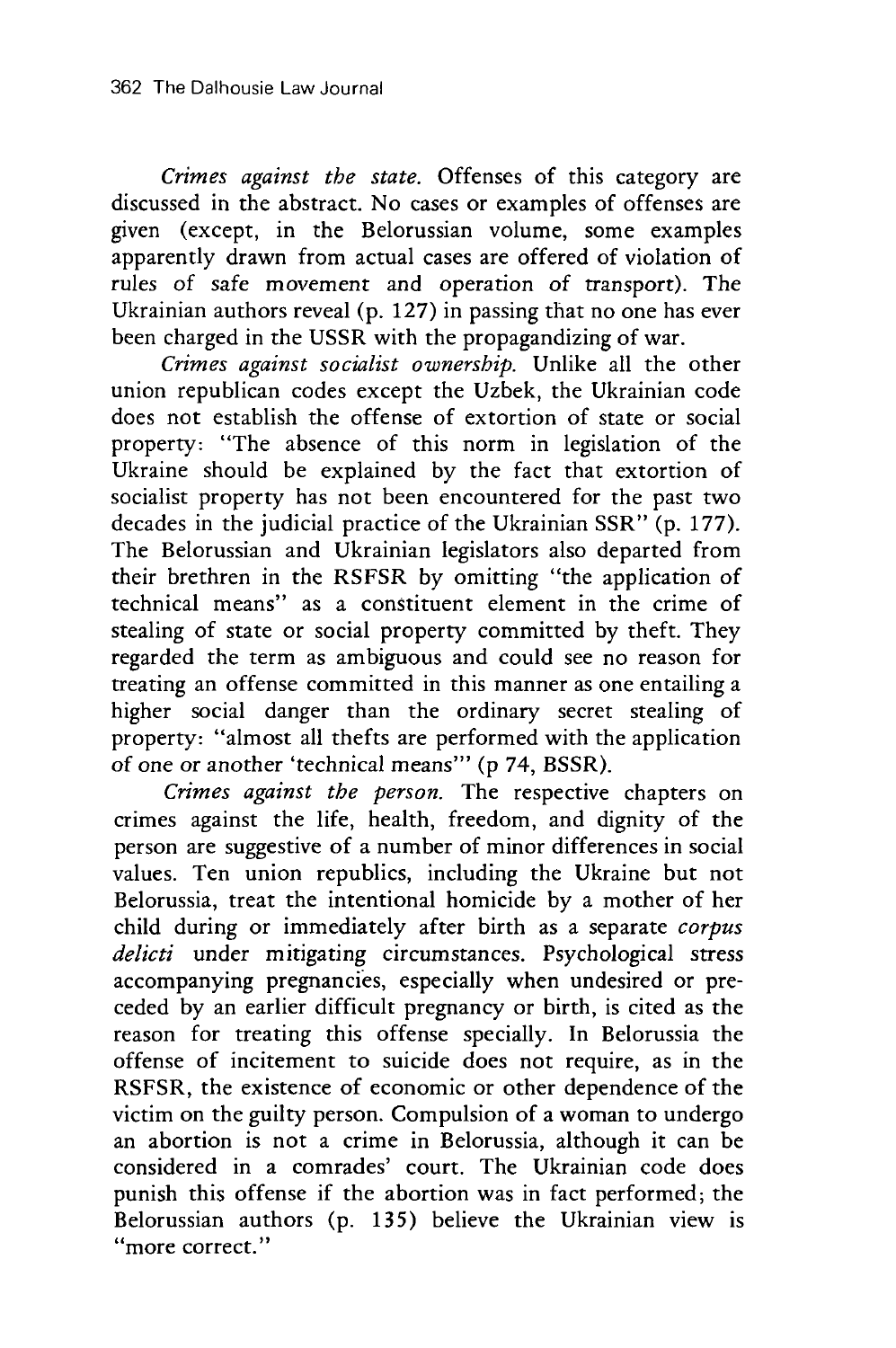The offense of failure to render aid to a sick person is the source of some controversy among Soviet criminal lawyers. Both the Belorussian and Ukrainian codes stipulate the subject of this crime must be "medical personnel" of certain classes; the authors of both volumes under review express apprehension that the looser formulation of the RSFSR code could lead to the prosecution of other persons specially charged with caring for the sick. This would be improper in their view.

The Belorussian and Ukrainian legislators employ a flexible standard in respect of sexual relations with minors, unlike, for example, the Georgian, Latvian, and Moldavian codes, which regard the attainment of age sixteen as the determing factor.<br>The offense in the Belorussian and Ukrainian codes is phrased: "sexual relations with a person who has not attained puberty". Any person under age 14 is presumed not to have reached puberty, whereas persons aged 18 are so presumed. Between the ages 14 and 18, attainment of puberty is a question of fact to be determined in each individual case, if necessary, by expert medical testimony.

It is not a crime in Belorussia, or the Ukraine, as it is in six republics, to evade the rendering of financial aid established by a court to an incapacitated spouse.

*Crimes against political and labor rights of citizens.* Neither Belorussia nor the Ukraine consider it a separate criminal offense to obstruct the exercise of equal rights of women, a policy which six other union republics  $-$  but not the RSFSR  $$ follow. Estonia, together with Latvia, does not punish the refusal to employ or the dismissal of a pregnant woman or nursing mother. The Ukraine is unique among the union republics in treating violation of the secrecy of voting as a separate crime.

Violation of the legal rights of trade unions is not a criminal act in the Armenian, Estonian, and Uzbek republics; in the Ukraine the offense appertains only to local, as distinguished from central, trade union agencies. Estonia, curiously, does not regard the violation of certain labor legislation as a separate crime; Latvia narrows the offense somewhat by eliminating the failure to execute the decision of a court concerning reinstatement at work as a constituent element of the offense, whereas Moldavia broadens the offense by including the failure to execute the decision not only of a court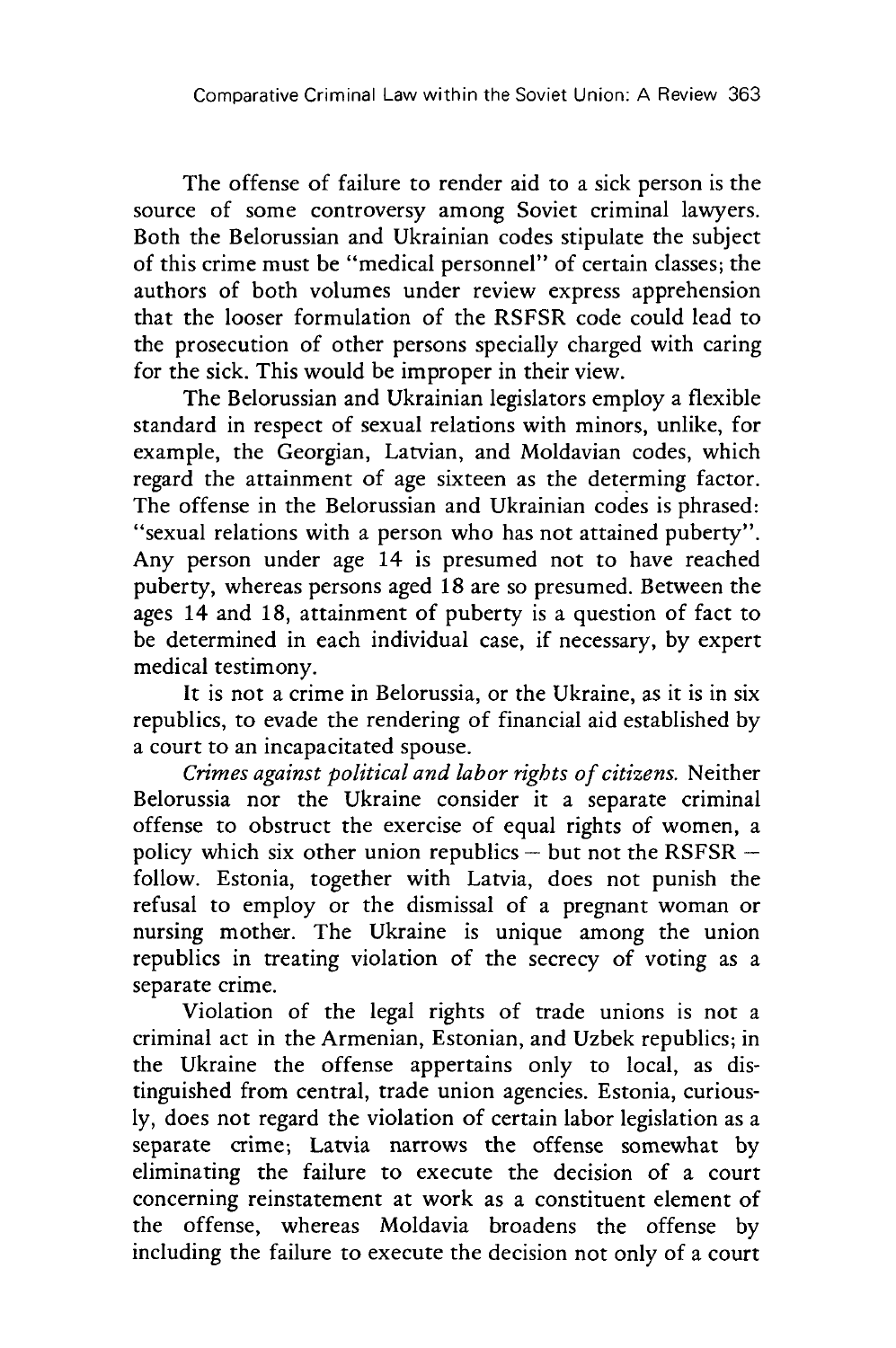but of *any competent agency.* Any illegal dismissal of a working person also entails criminal responsibility in Moldavia. The violation of authors' and inventors' rights is treated differently in almost all the union republics; noteworthy here is the fact that the Ukraine, unlike Belorussia, does not consider the act of compelling someone to be a co-author or a co-inventor criminally punishable.

The crime of violation of secrecy of correspondence has some interesting variants. The Kazakh code states that violation of secrecy is not sufficient; the offense must be accompanied by "grave consequences". The Uzbek code provides the culprit must have acted out of mercenary or other base motives. Both in Belorussian and Ukrainian codes omit such qualifications, although in the Ukraine only an official can be the subject of the crime.

The protection given against "illegal search", as the offense is formulated in the Belorussian and Ukrainian codes, is treated differently elsewhere. The Kazakh code speaks of an "illegal intrusion into another's dwelling house committed through abuse of authority or by a group of persons, or at night, or accompanied by an illegal search, as well as by an illegal eviction of anyone from a dwelling house". The Uzbek code requires that measures of administrative or social pressure previously have been applied to the guilty person for this offense. In Georgia and the Ukraine, only an official can be prosecuted for the offense.

The scope of the criminal violation of rules for protection of labor is controversial in the Ukraine. The Supreme Court of the USSR has taken the view since 1967 that criminal liability appertains only if such violation by an official could result in accidents involving persons who are directly involved in the labor process. The authors of the Ukrainian volume are not persuaded: "Investigative and judicial practice of the Ukrainian SSR for a number of years has taken the position that in classifying a crime under Article 135 the victim may be any persons, and not merely direct participants of a particular labor process" (p. 292).

*Crimes against personal ownersbip of citizens.* The Ukraine, RSFSR, Armenia, and Estonia are the only union republics not to punish as a crime the appropriation or embezzlement of another's personal property entrusted to a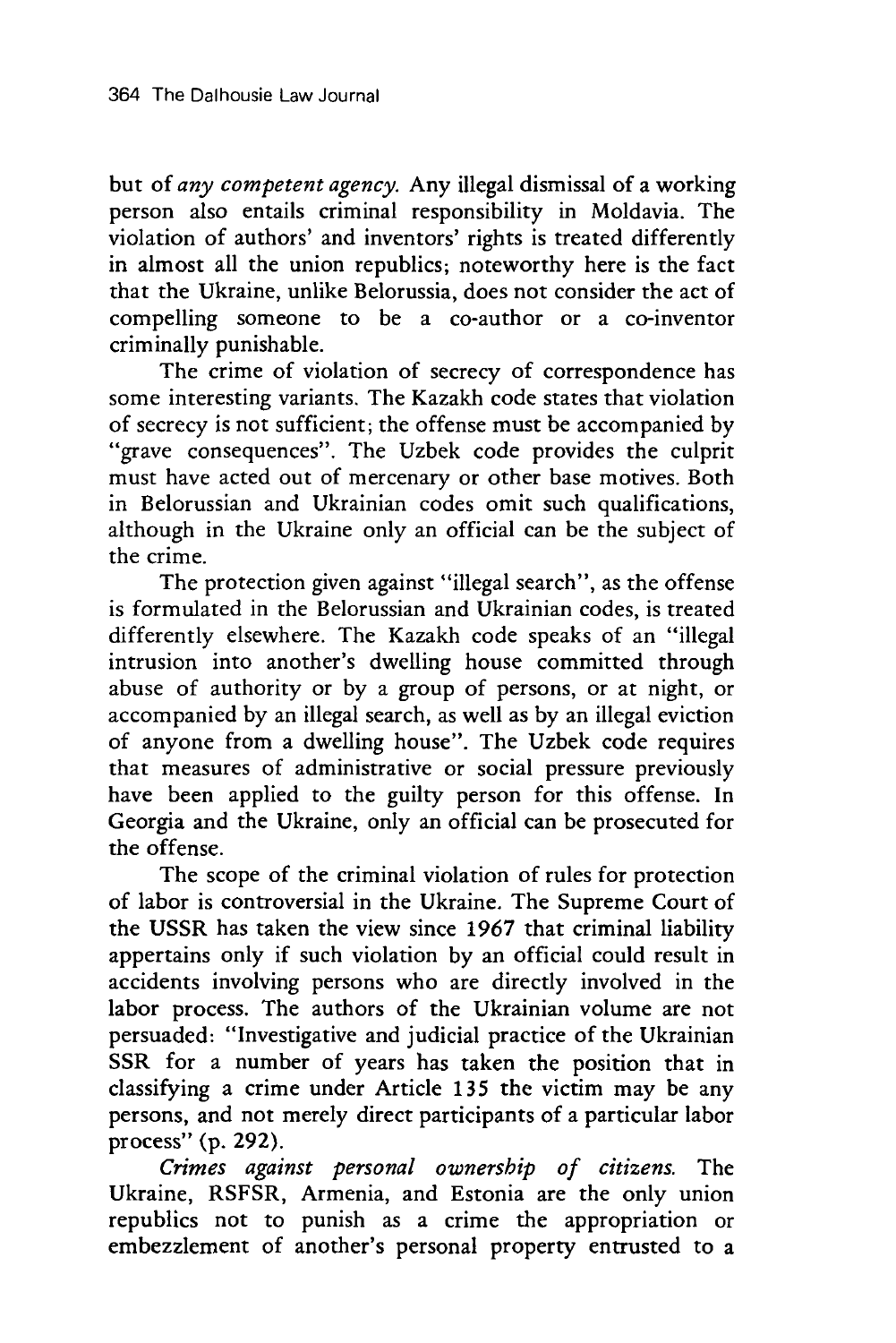private individual for a specific purpose; in these republics the plaintiff only has a civil remedy. Nor do Belorussia or the Ukraine fix criminal liability for the concealment of property that has been lost or by reason of accident is no longer in possession of the owner.

The authors of both volumes under review quote Lenin on the definition of blackmail. The Lithuanian and Uzbek codes are praised for defining more precisely the threat implicit in extortion to use force in the future, not at the moment the threat is made.

The negligent destruction or damaging of citizens' personal property is not criminally punishable under the Ukrainian, Uzbek, Kirgiz, or Latvian codes.

*Economic crimes.* The category of economic crimes varies considerably from republic to republic. Among the criminal offenses *not* found in the Belorussian code but included in some others are: mismanagement (Kazakh SSR); failure to fulfill plans or planning orders for the delivery of products (Armenia, Georgia, Kazakhstan, Moldavia, Uzbekistan); poor-quality construction (Armenia, Kazakhstan, Kirgizia, Latvia, Moldavia, Turkmenistan, and Estonia); illegal cession of housing premises (Armenia, Azerbaidzhan, Georgia, Kazakhstan, Kirgizia, Latvia, Moldavia, Tadzhikstan, Turkmenistan, and Estonia); violation of rules for water utilization (Armenia, Azerbaidzhan, Georgia, Kazakhstan, Kirgizia, Tadzhikstan, Turkmenistan, and Uzbekistan); illegal carriage of passengers and goods (Azerbaidzhan, Armenia, Georgia, Kazakhstan, Kirgizia, Moldavia, Turkmenistan, and Uzbekistan); violation of rules for the surrender of gold and other precious metals to the state (RSFSR, Armenia, Georgia, Kirgizia, and Tadzhikstan); illegally engaging in the hunting of seals and beavers (RSFSR), and others.

Several republics punish the forgery of marks of postal payment or of international reply coupons only if carried on as a form of a business.

*Official crimes.* Although all codes define the term "official", only the Ukrainian and Uzbek criminal codes undertake to define the concept of an official crime: "violation by an official of duties dependent on his official position which have caused material harm to state or social interests or to rights and interests of individual citizens protected by law" (p. 382).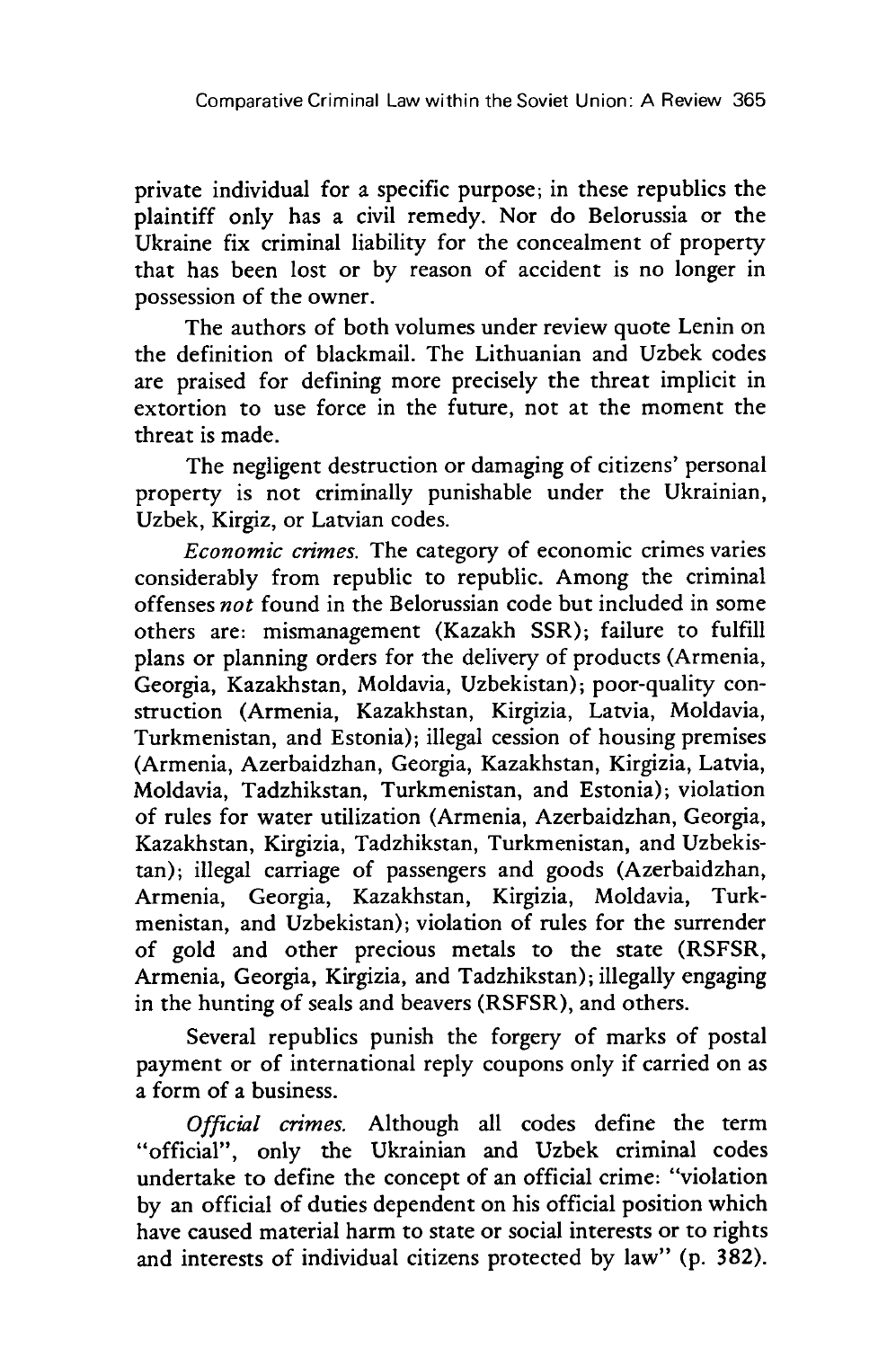It is unclear whether this definition operates in Ukrainian practice as words of limitation or otherwise.

Only the Ukraine makes the provocation of a bribe a criminal offense; *i.e.,* "the deliberate creation by an official of a situation or conditions giving rise to the offer or taking of a bribe for the purpose of the subsequent exposure of the person giving or taking the bribe" (p. 408). Cases of this type are said to be uncommon in Ukrainian practice.

Other republics relegate to the category of official crimes: additions to and other distortions of accounts concerning fulfillment of plans (Azerbaidzhan, Estonia, Uzbekistan; the RSFSR treats this offense as an economic crime); the disclosure of information not subject to public disclosure (Armenia, Azerbaidzhan, Estonia, and Latvia); Bureaucratism and redtape against the introduction of inventions and proposals for improving production (Armenia); and the discrediting of authority (Kazakhstan).

*Crimes against justice.* The institution of criminal proceedings against persons known to be innocent is an offense in all republics, but must be accompanied in the Ukraine, Uzbekistan, Azerbaidzhan, Latvia, Lithuania, Kirgizia, and Armenia by a showing that the guilty party acted out of mercenary or other personal motives. Usually a person conducting an inquiry, an investigator, or a procurator is subject to being prosecuted for this offense; however, in Kazakhstan a court worker also is liable.

In Armenia, crimes against justice embrace the abuse by a defense lawyer of his duties. The Azerbaidzhan, Kazakh, and Lithuanian codes fix liability for the evasion by an official of executing a court judgment or decision. The Ukraine is among those republics punishing the evasion by an interpreter to fulfill his duties in a court session or preliminary investigation; most codes merely mention the witness, victim, or expert in this connection.

*Crimes against the system of administration.* Belorussia being a landlocked state, several offenses relating to shipping in the RSFSR code are omitted in the Belorussian code.

A threat or use of force against an official or social worker does not embrace in Kirgizia, as it does elsewhere, the infliction of grave bodily injuries; in Georgia, on the contrary, the offense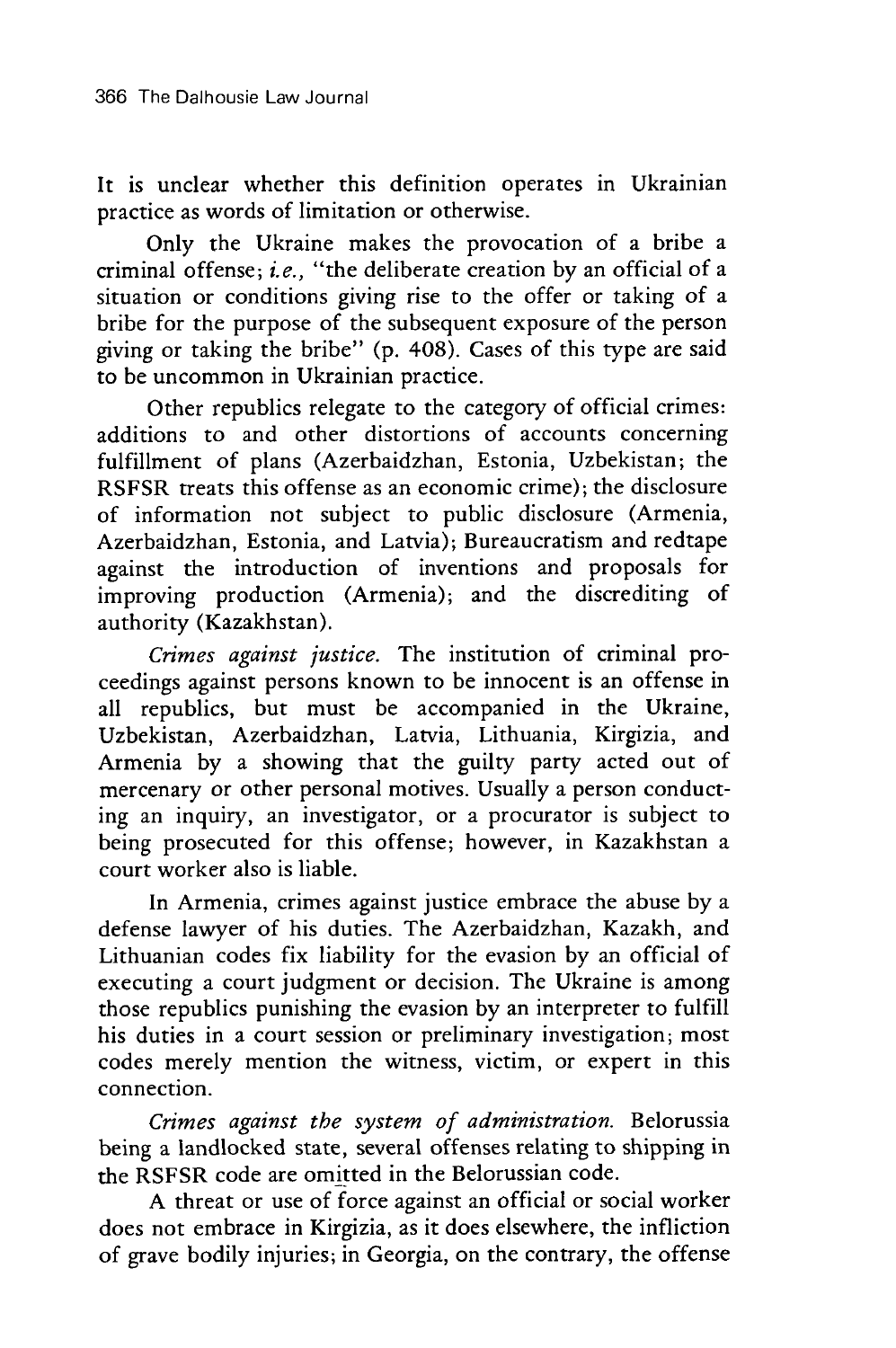includes the destruction of property not only by arson, as elsewhere, but by any generally-perilous means.

The stealing of a passport or other important personal document from a citizen, criminally punishable in all union republics, is broadened in Georgia to include the damaging of any personal document of a non-property character, and in Kirgizia, narrowed to the stealing and destruction of personal documents.

*Crimes against public security, public order, and health of the population.* A nation-wide campaign against hooliganism in the USSR led some jurists to suggest that the offense might be committed with either *direct* or *indirect* intent. The authors of the Belorussian volume emphatically reject this view, declaring that direct intent only is possible.

The crimes of keeping dens and pandering have curious features in Belorussia and the Ukraine. Belorussia punishes the keeping of dens for the use of narcotics, but unlike the Ukraine, does not object to gambling dens. The Ukraine goes still further in this connection by punishing the act of pandering for any purpose whatever, rather than merely a mercenary purpose, as in Belorussia and the RSFSR. The authors report that Ukrainian judicial practice adheres to a literal interpretation of this rule and does not require evidence of any material advantage being sought; in their view, the approach taken by the other republics is to be preferred.

The conservatism of the Ukrainians in these matters also is evidenced by the inclusion of "sexual licentiousness" in the category of group acts constituting the infringement of the person and rights of citizens under the appearance of performing religious ceremonies, rather than treating this elsewhere.

These, then, are the salient differences in union republican criminal legislation brought to the attention of the reader in these volumes. But, except for the instances noted above, the authors' excursion into comparative jurisprudence stops here. No effort is made, for example, to explain why these differences exist, whether they have occasionally or frequently led to divergent judicial practice, or whether they ought to be a reason for concern or alarm. Nor are divergencies in punishments laid down by the codes mentioned, although there are many. Court cases are discussed infrequently; when they are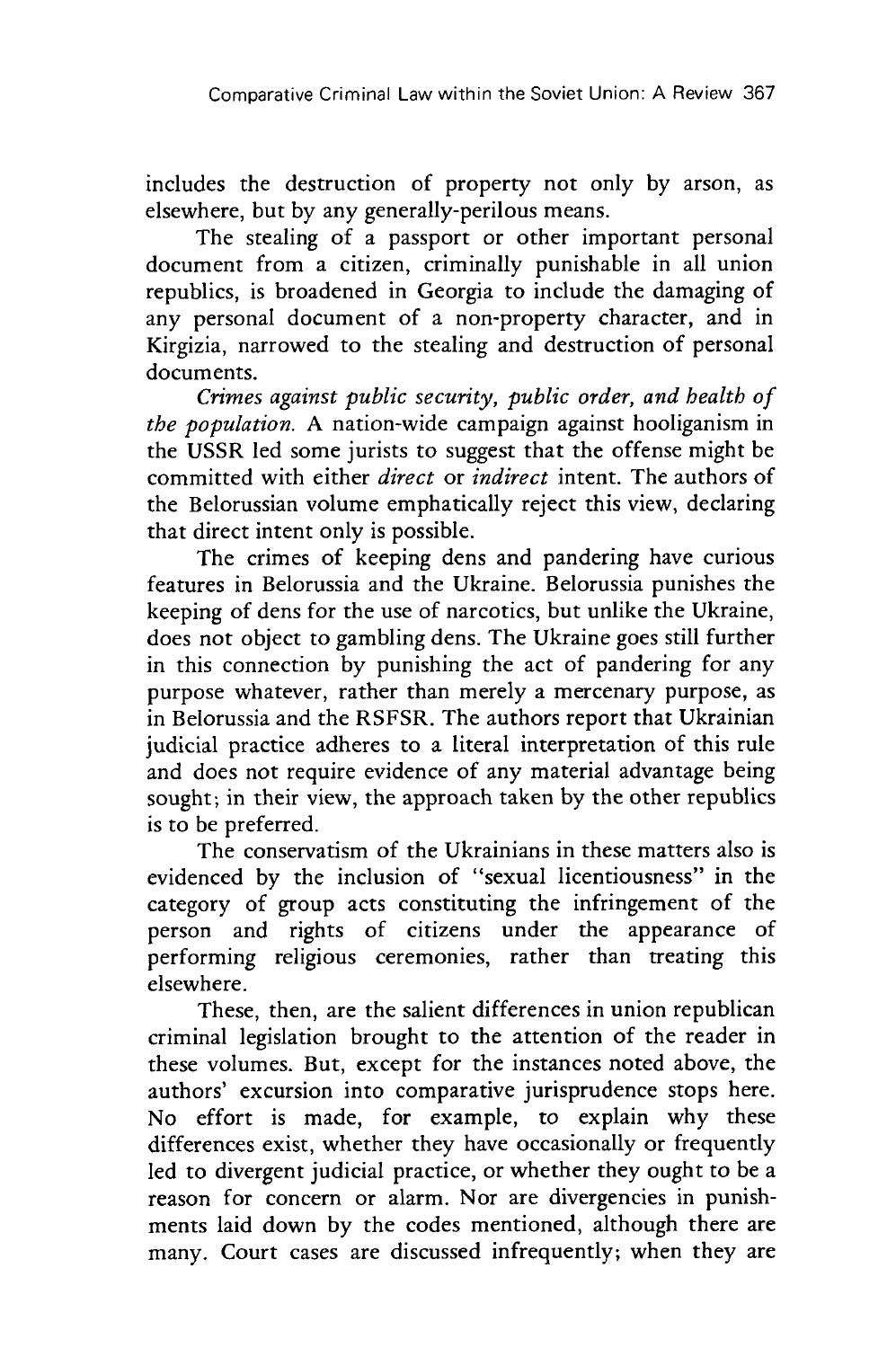drawn from Belorussian or Ukrainian practice, no citation is given to a source, leaving the reader wondering whether the supreme courts of these republics do publish case reports or not.

References to Belorussian and Ukrainian legislation are usually documented by citations to official gazettes. A peculiar exception in each volume is the "Rules for a Forensic Medical Determination of the Degree of Gravity of Bodily Injuries" approved by the ministry of health in each republic by agreement with the respective courts, procuracies, and ministries of internal affairs. The Ukrainian authors are unaware the 1951 Veterinary Statute of the U.S.S.R. was replaced on December 22, 1967, by a new enactment;<sup>16</sup> the Belorussians refer to the correct version.

Of particular interest is the reference in the Ukrainian volume to the 1927 Administrative Code of the Ukrainian SSR and the concomitant implication that, though obsolete in many respects, it still is in force. **' 7** The authors cite Article 352 of the Administrative Code as establishing that religious rites are admissible if they (1) do not violate the public order; (2) are not accompanied by infringement on the rights of citizens; and (3) do not incite the believers of one faith against believers of another. The obstruction of religious rites that conform to these criteria is a criminal offense under the Ukrainian code.

The two union republics which have inaugurated the volumes under review, it should be borne in mind, rank near the top in population and, presumably, in number of jurists who need manuals of this kind. They also are the republics linguistically and ethnically closest to the Great Russian populace of the RSFSR; one should perhaps anticipate fewer departures in the realm of criminal law than if one were dealing with the central Asian republics. But even these variations are

**<sup>16.</sup>** The full text of the Statute is published in a two-volume collection edited **by** A. **D.** Tret'iakov, *Veterinarnoe zakonodatel'stvo* **5-23** (1972).

<sup>17.</sup> The Ukraine was the only union republic to enact an Administrative Code. From time to time Soviet administrative lawyers moot the idea of a new and more ambitious codification in this realm, but so far nothing has emerged. Texts of the 1927 Code are excessively rare, and the extent to which it is enforceable or enforced is unknown. A German translation prepared by V. N. Durdenevskii appears in 2 *Zeitscbrift fir Ostrecbt* 1391-1452, **1556-1576 (1929).**